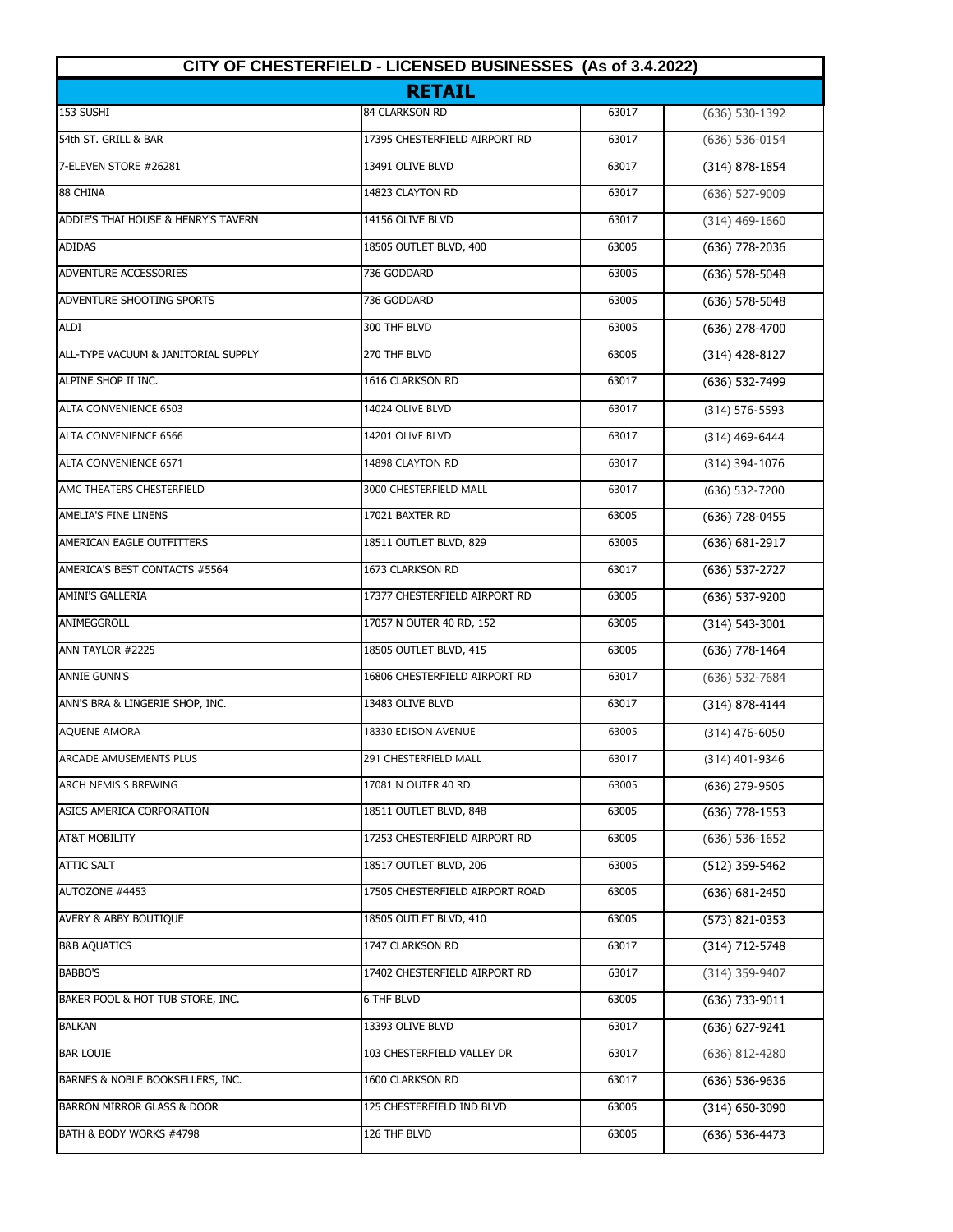| CITY OF CHESTERFIELD - LICENSED BUSINESSES (As of 3.4.2022)<br><b>RETAIL</b> |                               |       |                    |
|------------------------------------------------------------------------------|-------------------------------|-------|--------------------|
|                                                                              |                               |       |                    |
| <b>BELLA</b>                                                                 | 291 CHESTERFIELD MALL, 548    | 63017 | $(314)$ 258-4266   |
| BEST BUY OUTLET #2640                                                        | 17397 CHESTERFIELD AIRPORT RD | 63005 | $(636) 681 - 2930$ |
| BEST BUY STORE #143                                                          | 178 THF BLVD                  | 63005 | $(636) 536 - 2303$ |
| BIG SHARK WEST, LLC                                                          | 17233 CHESTERFIELD AIRPORT RD | 63005 | $(636) 534-8080$   |
| <b>BIKE STOP CAFÉ</b>                                                        | 17089 N OUTER 40 RD, 140      | 63017 | (636) 724-9900     |
| <b>BISHOP'S POST</b>                                                         | 16125 CHESTERFIELD PKWY W     | 63017 | (636) 536-9404     |
| <b>BLUE KEY CBD</b>                                                          | 703 LONG ROAD CROSSING, 7     | 63005 | (636) 343-4343     |
| <b>BLUE VAPOR</b>                                                            | 14796 CLAYTON ROAD            | 63017 | (636) 220-9311     |
| <b>BOMBAY BAZAR LLC</b>                                                      | 1761 CLARKSON RD              | 63017 | (636) 778-2391     |
| <b>BON APPETIT MGMT CO</b>                                                   | 16660 SWINGLEY RIDGE RD       | 63017 | $(314)$ 495-4031   |
| <b>BRICK HOUSE TAP + TAVERN</b>                                              | 2 MCBRIDE & SON CTR DRIVE     | 63017 | $(636) 536 - 6291$ |
| <b>BROOKS BROTHERS #6760</b>                                                 | 18511 OUTLET BLVD, 836        | 63005 | (636) 778-1517     |
| <b>BUFF CITY SOAP</b>                                                        | 1698 CLARKSON RD              | 63017 | $(314)$ 370-6051   |
| <b>BUILD-A-BEAR ADVENTURE</b>                                                | 17353 EDISON AVENUE           | 63005 | <b>TBD</b>         |
| <b>BURLINGTON COAT FACTORY</b>                                               | 18570 OUTLET BLVD             | 63005 | (636) 536-9528     |
| <b>CAFÉ ESPRESSO</b>                                                         | 14532 S OUTER 40 RD           | 63017 | (314) 514-3645     |
| CALIFORNIA CLOSETS OF ST. LOUIS                                              | 17676 CHESTERFIELD AIRPORT RD | 63005 | (636) 793-6868     |
| CALVIN KLEIN #143                                                            | 18533 OUTLET BLVD, 130        | 63005 | (636) 778-2298     |
| CARTER'S #933                                                                | 18521 OUTLET BLVD, 750        | 63005 | (636) 527-7670     |
| CATHOLIC GIFT AND BOOKS                                                      | 13397 OLIVE BLVD              | 63017 | (314) 520-6896     |
| <b>CAVENDER'S WESTERN OUTFITTER</b>                                          | 18451 CONVENIENCE WAY         | 63005 | (636) 536-5104     |
| CHARRO MEXICAN RESTAURANT                                                    | 14839 CLAYTON RD              | 63017 | $(636)$ 256-7071   |
| CHESTERFIELD ANTIQUE MALL                                                    | 16635 OLD CHESTERFIELD RD     | 63005 | (314) 604-8334     |
| CHESTERFIELD BASEBALL CARDS                                                  | 16624 OLD CHESTERFIELD RD     | 63017 | (636) 532-5595     |
| <b>CHESTERFIELD JEWELERS</b>                                                 | 17037 BAXTER RD               | 63005 | (636) 537-5590     |
| CHESTERFIELD VALLEY BP dba GAS MART 32                                       | 18403 CONVENIENCE WAY         | 63005 | (314) 396-5624     |
| CHICKEN SALAD CHICK                                                          | 17215 CHESTERFIELD AIRPORT RD | 63017 | (636) 778-9452     |
| CHICK-FIL-A OF CHESTERFIELD VALLEY                                           | 17365 CHESTERFIELD AIRPORT RD | 63017 | $(636) 536 - 6933$ |
| CHICO'S                                                                      | 1590 CLARKSON RD, 106         | 63017 | $(636)$ 537-4005   |
| <b>CHIMI'S FRESH MEX</b>                                                     | 60 FOUR SEASONS SHPG CTR      | 63017 | $(314) 568 - 7583$ |
| CHIPOTLE MEXICAN GRILL                                                       | 1676 CLARKSON RD              | 63017 | (636) 536-7752     |
| CHRISTOPHER & BANKS #3238                                                    | 18533 OUTLET BLVD, 103        | 63005 | (636) 778-1320     |
| <b>CIRCLE K #1647</b>                                                        | 14804 CLAYTON RD              | 63017 | (636) 527-3878     |
| <b>CIRCLE K #1651</b>                                                        | 15530 OLIVE BLVD              | 63017 | (636) 730-3189     |
| <b>CLAIRE'S #5366</b>                                                        | 18527 OUTLET BLVD, 739        | 63005 | (636) 778-1020     |
| CLARKS #144                                                                  | 18505 OUTLET BLVD, 412        | 63005 | (636) 778-1378     |
| CLASSIC RED HOT ALBASHA                                                      | 41 FORUM SHPG CTR             | 63017 | $(314)$ 878-4687   |
| <b>COACH #4805</b>                                                           | 18505 OUTLET BLVD, 421        | 63005 | (636) 778-2240     |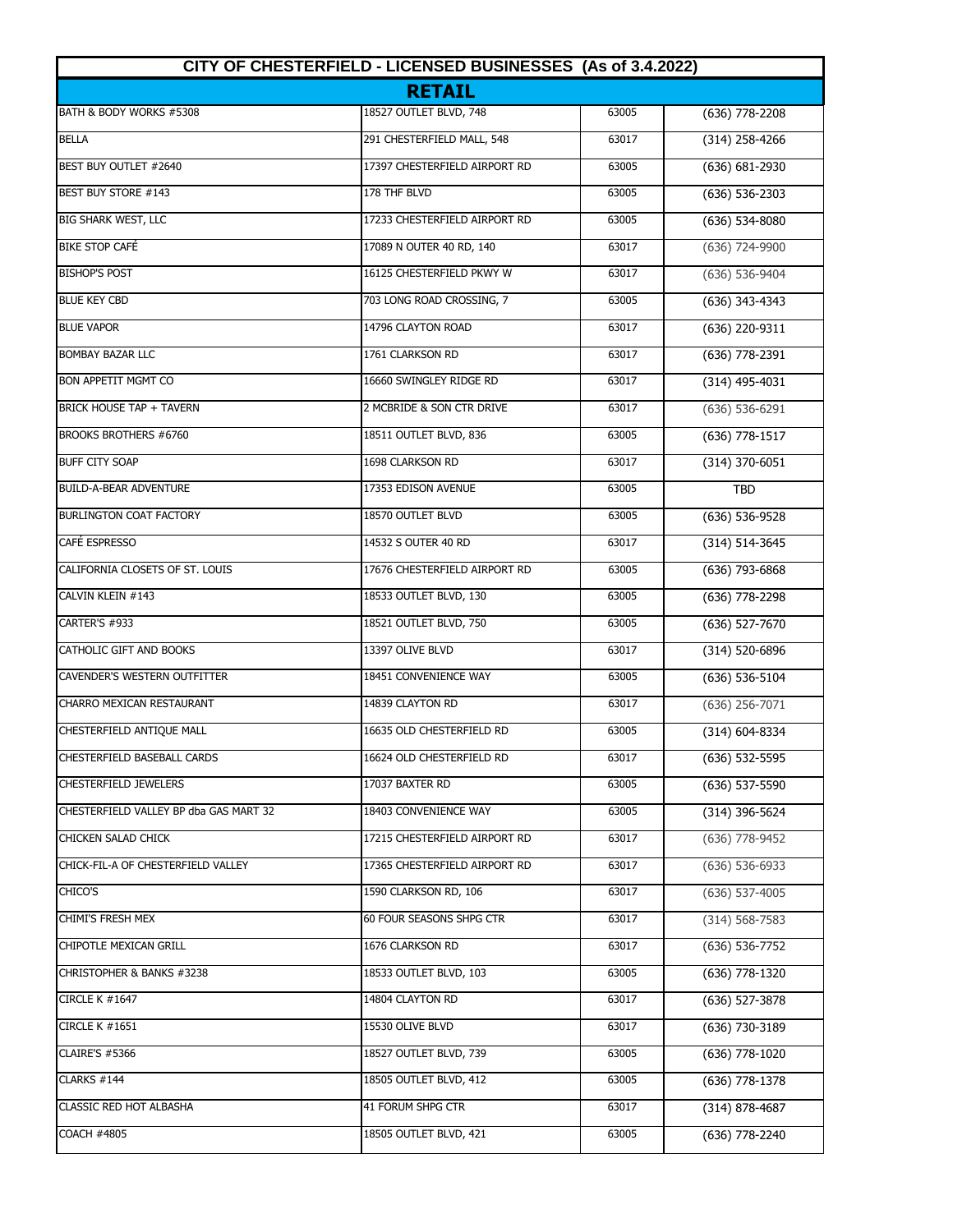| CITY OF CHESTERFIELD - LICENSED BUSINESSES (As of 3.4.2022) |                                 |       |                    |
|-------------------------------------------------------------|---------------------------------|-------|--------------------|
|                                                             | <b>RETAIL</b>                   |       |                    |
| COCOON HOME CONSIGNMENT                                     | 103 CHESTERFIELD VALLEY DRIVE   | 63005 | (636) 778-0090     |
| <b>COLE HAAN</b>                                            | 18521 OUTLET BLVD, 827          | 63005 | (636) 778-2211     |
| <b>COLUMBIA SPORTSWEAR</b>                                  | 18539 OUTLET BLVD, 606          | 63005 | $(636)$ 237-2309   |
| CONTEMPORARY INTERIORS, INC.                                | 17701 EDISON AVE 101            | 63005 | $(314)$ 973-7888   |
| <b>COUNTRY CLUB EXPRESS WASH</b>                            | 17195 CHESTERFIELD AIRPORT RD   | 63005 | (636) 519-9274     |
| <b>CRAZY BOWLS &amp; WRAPS</b>                              | 16890 CHESTERFEILD AIRPORT RD   | 63017 | (636) 730-3200     |
| <b>CRAZY BOWLS &amp; WRAPS</b>                              | 1627 CLARKSON RD                | 63017 | (636) 519-7277     |
| <b>CRUSHED RED</b>                                          | 1684 CLARKSON RD                | 63017 | $(636)$ 778-9861   |
| <b>CULVER'S RESTAURANT</b>                                  | 17359 CHESTERFIELD AIRPORT RD   | 63017 | $(636) 536 - 4040$ |
| CVS PHARMACY #16692                                         | 40 THF BLVD                     | 63005 | $(636)$ 536-6215   |
| CVS PHARMACY #18022                                         | 141 HILLTOWN VILLAGE CTR        | 63017 | (636) 532-2511     |
| <b>DANCE BAG</b>                                            | 64 FOUR SEASONS SHPG CTR        | 63017 | $(314)$ 453-9600   |
| DARKSIDE COMICS & GAMES                                     | 48 CLARKSON WILSON CTR          | 63017 | (636) 220-3110     |
| <b>DAYLIGHT DONUTS</b>                                      | 155 HILLTOWN VILLAGE CTR        | 63017 | (636) 489-3732     |
| <b>DEBORAH VOSE</b>                                         | 281 CHESTERFIELD MALL, 664      | 63017 | (630) 313-0355     |
| DÉCOR INTERIORS                                             | 13476 OLIVE BLVD                | 63017 | $(314)$ 434-4022   |
| <b>DESI VIBES</b>                                           | 13722 OLIVE BLVD                | 63017 | (636) 579-5402     |
| DICK'S SPORTING GOODS                                       | 64 THF BLVD                     | 63005 | (636) 536-3718     |
| <b>DIERBERGS FOUR SEASONS</b>                               | 8 FOUR SEASONS SHPG CTR         | 63017 | (636) 812-1254     |
| DIERBERGS MARKET PLACE                                      | 1730 CLARKSON RD                | 63017 | (636) 537-9400     |
| DIRECT TOOLS FACTORY OUTLET                                 | 18521 OUTLET BLVD, 525          | 63005 | $(636)$ 778-1431   |
| DOLLAR TREE #3393                                           | 148 THF BLVD                    | 63005 | $(636) 536 - 6068$ |
| <b>DOMINO'S PIZZA</b>                                       | 13728 OLIVE BLVD                | 63017 | (314) 275-7979     |
| DOMINO'S PIZZA #1562                                        | 14764 CLAYTON RD                | 63011 | $(636)$ 391-6304   |
| DOMINO'S PIZZA #1640                                        | 105 LONG RD                     | 63017 | $(636)$ 537-3223   |
| <b>DUCK DONUTS</b>                                          | 1651 CLARKSON RD                | 63017 | $(636)$ 778-7770   |
| DYNASTY CHINESE RESTAURANT                                  | 54 CLARKSON WILSON CTR          | 63017 | $(636)$ 532-8400   |
| <b>EAST COAST PIZZA</b>                                     | 17304 CHESTERFIELD AIRPORT RD   | 63017 | $(636)$ 536-7888   |
| EAST EAST ORIENTAL MARKET                                   | 13365 OLIVE BLVD                | 63017 | $(314)$ 205-1882   |
| <b>EDDIE BAUER</b>                                          | 18501 OUTLET BLVD               | 63005 | (636) 778-2245     |
| EDGEWILD RESTAURANT AND WINERY                              | 550 CHESTERFIELD CENTER         | 63017 | $(636)$ 532-0550   |
| EDIBLE ARRANGEMENTS INT'L                                   | 14819 CLAYTON RD                | 63017 | $(636)$ 394-1100   |
| <b>EDISON EXPRESS</b>                                       | 158 LONG ROAD                   | 63005 | (636) 236-9946     |
| <b>EL MAGUEY</b>                                            | 104 CHESTERFIELD TOWNE CTR      | 63017 | (636) 536-2501     |
| <b>EL MAGUEY</b>                                            | 13377 OLIVE BLVD                | 63017 | (314) 878-5988     |
| EL TROQUERO LLC                                             | 185 HILLTOWN VILLAGE CTR        | 63017 | (636) 536-0002     |
| <b>ENERGY MARKETING 709 LLC</b>                             | 18423 OLIVE STREET RD           | 63005 | $(636)$ 532-1313   |
| <b>ENVIRONMENTALISTIC</b>                                   | 18511 OUTLET BLVD, 843          | 63005 | (314) 651-7876     |
| ESPINO'S MEXICAN BAR & GRILL                                | 17409 CHESTERFIELD AIRPORT RD H | 63017 | (636) 519-0044     |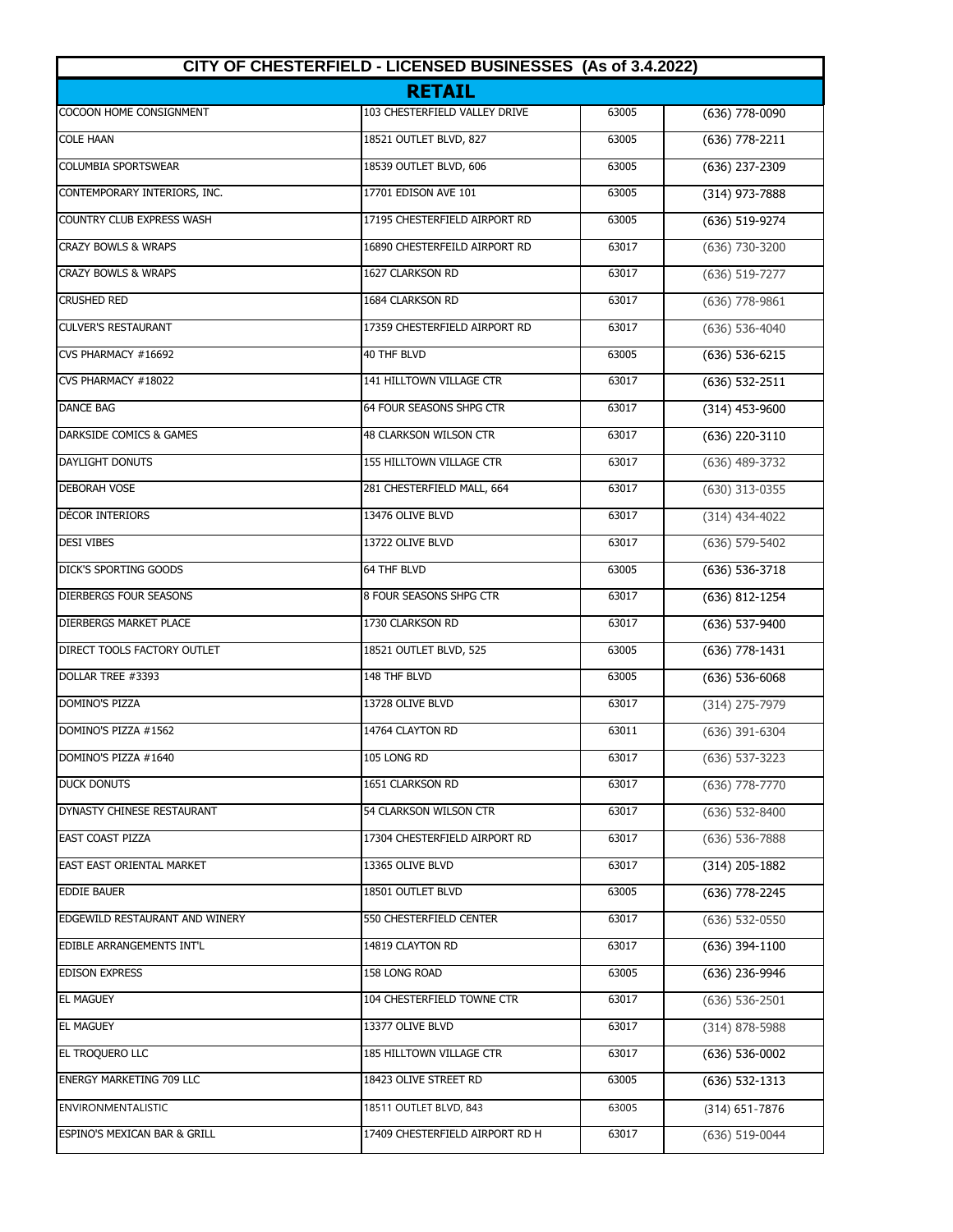| CITY OF CHESTERFIELD - LICENSED BUSINESSES (As of 3.4.2022)<br><b>RETAIL</b> |                               |       |                    |
|------------------------------------------------------------------------------|-------------------------------|-------|--------------------|
|                                                                              |                               |       |                    |
| <b>EUREST DINING</b>                                                         | 14767 N OUTER 40 RD           | 63017 | (704) 328-5029     |
| EUROPEAN DELICATESSEN                                                        | 122 FOUR SEASONS SHPG CTR,    | 63017 | $(314) 567 - 5741$ |
| <b>EXPRESS FACTORY OUTLET</b>                                                | 18527 OUTLET BLVD, 125        | 63005 | (636) 778-0192     |
| FAMILY ENTERTAINMENT GROUP                                                   | 17353 EDISON AVENUE           | 63005 | (847) 842-6310     |
| FAMOUS FOOTWEAR OUTLET #3261                                                 | 18521 OUTLET BLVD, 106        | 63005 | $(636)$ 778-1361   |
| FAMOUS FOOTWEAR OUTLET #3279                                                 | 17033 N OUTER 40 RD, 160      | 63005 | (636) 489-3756     |
| <b>FAMOUS WOK</b>                                                            | 18511 OUTLET BLVD, 812        | 63017 | $(636)$ 778-1585   |
| <b>FAN CAVE SPORTS</b>                                                       | 18527 OUTLET BLVD, 754        | 63005 | (636) 778-3848     |
| <b>FANATICS BY LIDS</b>                                                      | 18521 OUTLET BLVD, 509        | 63005 | (636) 248-7791     |
| <b>FANCY THAT</b>                                                            | 14868 CLAYTON RD              | 63017 | (817) 691-8374     |
| <b>FASTENAL COMPANY</b>                                                      | 624 S GODDARD AVE             | 63005 | $(636) 536-6273$   |
| FEDEX OFFICE #1638                                                           | 17289 CHESTERFIELD AIRPORT RD | 63005 | $(636) 536 - 1646$ |
| FEDEX OFFICE & PRINT SERVICES, INC.                                          | 1698 CLARKSON RD              | 63017 | $(636) 536-6273$   |
| FERGUSON ENTERPRISES LLC                                                     | 17895 CHESTERFIELD AIRPORT RD | 63005 | $(314) 567 - 6563$ |
| FIN JAPANESE CUISINE                                                         | 1682 CLARKSON ROAD            | 63017 | $(636) 536 - 4228$ |
| FINISH LINE #1050                                                            | 18533 OUTLET BLVD. 100        | 63005 | (636) 778-0252     |
| <b>FIREFLY GRILL</b>                                                         | 101 CHESTERFIELD TOWNE CENTRE | 63005 | (636) 778-9888     |
| <b>FIREHOUSE SUBS</b>                                                        | 79 FORUM CENTER DR            | 63017 | (314) 579-0700     |
| <b>FIRESTONE</b>                                                             | 16950 CHESTERFIELD AIRPORT RD | 63005 | $(615)$ 937-1885   |
| FIRST WATCH RESTAURANT                                                       | 120 HILLTOWN VILLAGE CTR      | 63017 | $(636) 530-1401$   |
| <b>FISCHER'S SPORTS</b>                                                      | 17708 EDISON AVE              | 63005 | $(636)$ 449-1052   |
| <b>FIT-FLAVORS</b>                                                           | 14842 CLAYTON RD              | 63017 | (636) 220-9390     |
| <b>FIVE BELOW</b>                                                            | 54 THF BLVD                   | 63005 | (636) 536-0728     |
| <b>FIVE GUYS</b>                                                             | 17304 CHESTERFIELD AIRPORT RD | 63017 | (636) 536-9872     |
| FLEET FEET SPORTS                                                            | 278 THF BLVD                  | 63005 | (636) 532-0522     |
| FLEUR DE CHIC                                                                | 16636 OLD CHESTERFIELD RD     | 63017 | (314) 504-8830     |
| FLIK INTERNATIONAL                                                           | 700 CHESTERFIELD PKWY W       | 63017 | (704) 328-5029     |
| FOSSIL STORES I, INC                                                         | 18521 OUTLET BLVD, 725        | 63005 | (636) 778-1525     |
| FOUR SEASONS COUNTRY CLUB (ONE PUTT GOLF)                                    | 615 BROADMOOR DR              | 63017 | (314) 469-5986     |
| FRAMIN' PLACE & GALLERY                                                      | 118 FOUR SEASONS SHOPPING CTR | 63017 | $(314)$ 469-6610   |
| <b>FRANCESCA'S</b>                                                           | 18517 OUTLET BLVD, 209        | 63005 | $(314) 566 - 9615$ |
| <b>FROYO</b>                                                                 | 17408 CHESTERFIELD AIRPORT RD | 63017 | $(636)$ 536-4796   |
| <b>GADGET LAB</b>                                                            | 1728 CLARKSON RD              | 63017 | (314) 200-9745     |
| GALLERY MOTOR COMPANY LLC                                                    | 18102 CHESTERFIELD AIRPORT RD | 63005 | $(636)$ 227-5000   |
| <b>GAMES WORKSHOP</b>                                                        | 1639 CLARKSON RD              | 63017 | (636) 536-6937     |
| GAP #4252                                                                    | 18511 OUTLET BLVD, 860        | 63005 | (636) 778-1334     |
| GIANFABIO'S RESTAURANT                                                       | 127 HILLTOWN VILLAGE CTR      | 63017 | (636) 336-0420     |
| GIFTS N THINGS, INC                                                          | 75 CHESTERFIELD MALL          | 63017 | (636) 536-7300     |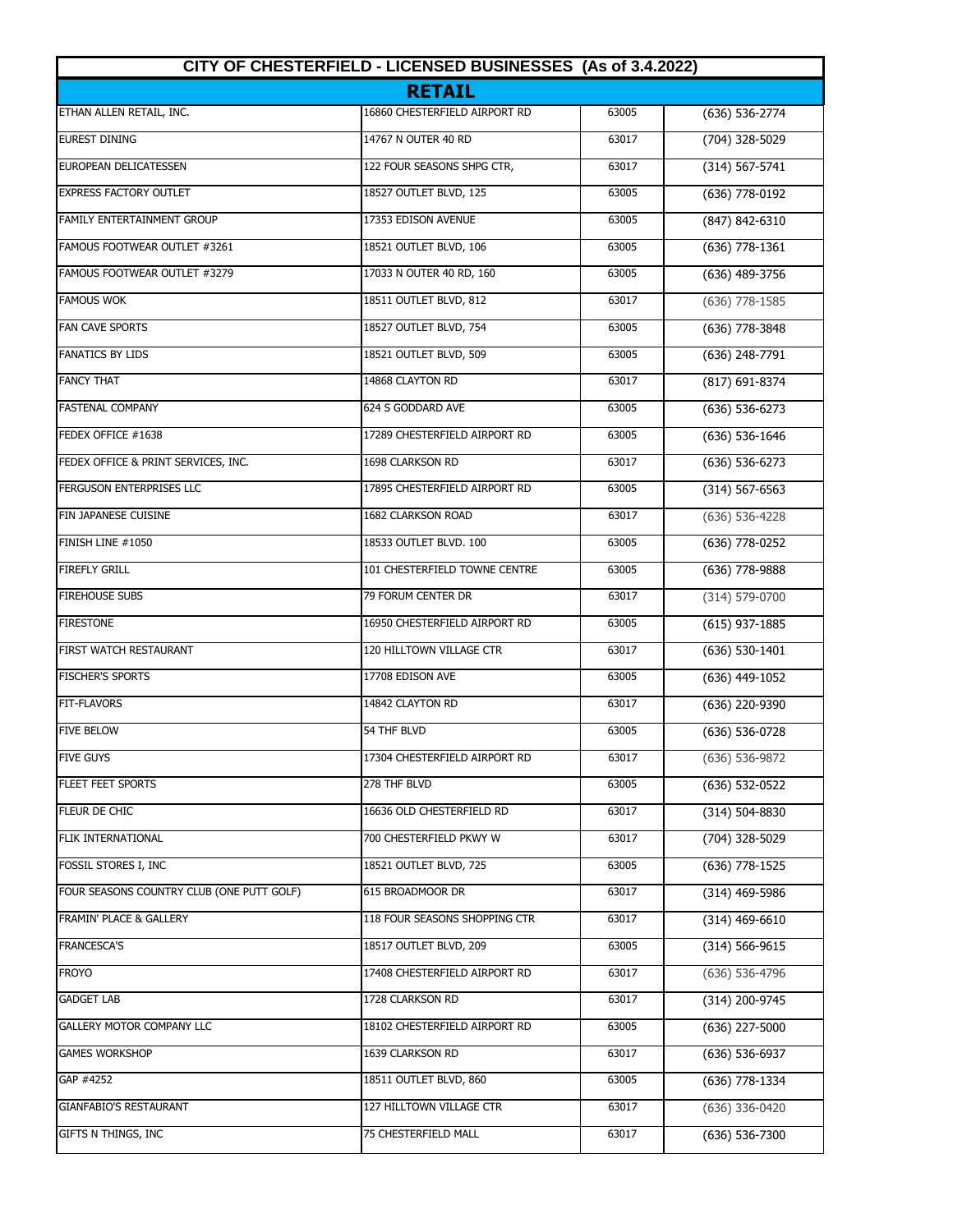| CITY OF CHESTERFIELD - LICENSED BUSINESSES (As of 3.4.2022) |                                  |       |                    |
|-------------------------------------------------------------|----------------------------------|-------|--------------------|
|                                                             | <b>RETAIL</b>                    |       |                    |
| <b>GOLF GALAXY</b>                                          | 28 THF BLVD                      | 63005 | $(636)$ 537-8400   |
| <b>GOODCENTS CHESTERFIELD</b>                               | 173 LONG RD, 106                 | 63017 | $(636)$ 537-5300   |
| <b>GOODWILL</b>                                             | 17355 EDISON AVE                 | 63005 | $(636)$ 537-8151   |
| <b>GOODWILL</b>                                             | 14808 CLAYTON RD                 | 63017 | $(636)$ 391-1673   |
| <b>GOODWILL</b>                                             | 11 FORUM SHOPPING CTR            | 63017 | $(314) 576 - 1800$ |
| GRACEWUDESIGNS.COM                                          | HOME-BASED BUSINESS              | 63017 | $(314) 503 - 3418$ |
| <b>GUCKENHEIMER SERVICES</b>                                | 1370 TIMBERLAKE MANOR PARKWAY    | 63017 | $(314)$ 413-5984   |
| H&M (HENNES & MAURITZ)                                      | 18501 OUTLET BLVD, 306           | 63005 | $(636) 536 - 3014$ |
| H&M (HENNES & MAURITZ)                                      | 17041 N OUTER 40 RD, 182         | 63005 | (855) 466-7467     |
| HALF BAKED COOKIE DOUGH COMPANY                             | 17409 CHESTERFIELD AIRPORT RD    | 63017 | (636) 345-7445     |
| <b>HALF PRICE BOOKS</b>                                     | 1664 CLARKSON RD                 | 63017 | (636) 536-3925     |
| <b>HANESBRANDS</b>                                          | 18539 OUTLET BLVD, 603           | 63005 | $(636)$ 778-1555   |
| HARDEE'S #1505552                                           | 17368 CHESTERFIELD AIRPORT RD    | 63017 | $(636) 536 - 5072$ |
| HARPO'S CHESTERFIELD                                        | 136 HILLTOWN VILLAGE CTR         | 63017 | $(636)$ 537-1970   |
| <b>H-ART AND SOUL GALLERY</b>                               | 18511 OUTLET BLVD, 841           | 63005 | $(314)$ 452-1010   |
| HAVERTY FURNITURE COMPANIES                                 | 320 THF BLVD                     | 63005 | $(636) 681 - 1026$ |
| HENRY PLUMBING SUPPLY                                       | 17217 CHESTERFIELD AIRPORT RD    | 63005 | $(636) 532-3303$   |
| HI TEA                                                      | 13700 OLIVE BLVD                 | 63017 | (314) 392-9399     |
| HIPPOS MARIJUANA DISPENSARY                                 | 17409 CHESTERFIELD AIRPORT RD, G | 63005 | <b>TBD</b>         |
| HOLLISTER #31393                                            | 18521 OUTLET BLVD, 760           | 63005 | $(636)$ 778-9000   |
| HOLMAN MOTORCARS ST. LOUIS                                  | 1 ARNAGE BLVD                    | 63005 | $(636)$ 449-0000   |
| HOLMAN MOTORCARS ST. LOUIS                                  | 9 ARNAGE BLVD                    | 63005 | $(636)$ 449-0000   |
| HOME DEPOT #8994                                            | 390 THF BLVD                     | 63005 | $(636) 536 - 0675$ |
| HONG'S TRADING CO.                                          | 208 THF BLVD                     | 63005 | $(636) 536 - 4400$ |
| HOT TOPIC                                                   | 18521 OUTLET BLVD, 521           | 63005 | (636) 778-1444     |
| HOTEL EQUITIES GROUP                                        | 1065 CHESTERFIELD PKWY E         | 63017 | (678) 578-4444     |
| <b>HUGO BOSS</b>                                            | 18511 OUTLET BLVD, 851           | 63005 | $(800)$ 484-6267   |
| HUNAN EMPRESS RESTAURANT                                    | 162 FOUR SEASONS SHPG CTR        | 63017 | $(314) 878 - 8838$ |
| <b>HUNAN EXPRESS</b>                                        | 1713 CLARKSON RD                 | 63017 | $(636) 530 - 1089$ |
| <b>IMO'S PIZZA</b>                                          | 17287 WILD HORSE CREEK RD        | 63017 | (636) 227-8282     |
| IMO'S PIZZA                                                 | 1717 CLARKSON RD                 | 63017 | $(636)$ 537-0011   |
| IMPERIAL MOTORS OF ST. LOUIS LLC                            | 1 JAGUAR LAND ROVER WAY          | 63005 | (636) 777-5800     |
| INTERNATIONAL HOUSE OF PANCAKES                             | 4 MCBRIDE AND SON CENTER DR      | 63017 | (636) 536-6905     |
| J. CREW FACTORY                                             | 18517 OUTLET BLVD, 203           | 63005 | $(636)$ 778-1298   |
| JAHZYS SUGAR BOX                                            | HOME BUSINESS                    | 63017 | $(314) 701 - 0517$ |
| JAN'S HALLMARK GOLD CROWN                                   | 230 THF BLVD                     | 63005 | $(636)$ 530-1836   |
| JARED THE GALLERIA OF JEWELRY                               | 975 CHESTERFIELD CTR             | 63017 | $(636) 536-9733$   |
| <b>JARED VAULT</b>                                          | 18527 OUTLET BLVD, 745           | 63005 | $(636)$ 778-2306   |
| JEANS, JACKETS & JEWELS LLC                                 | 117 HILLTOWN VILLAGE CTR         | 63017 | $(314) 578 - 1433$ |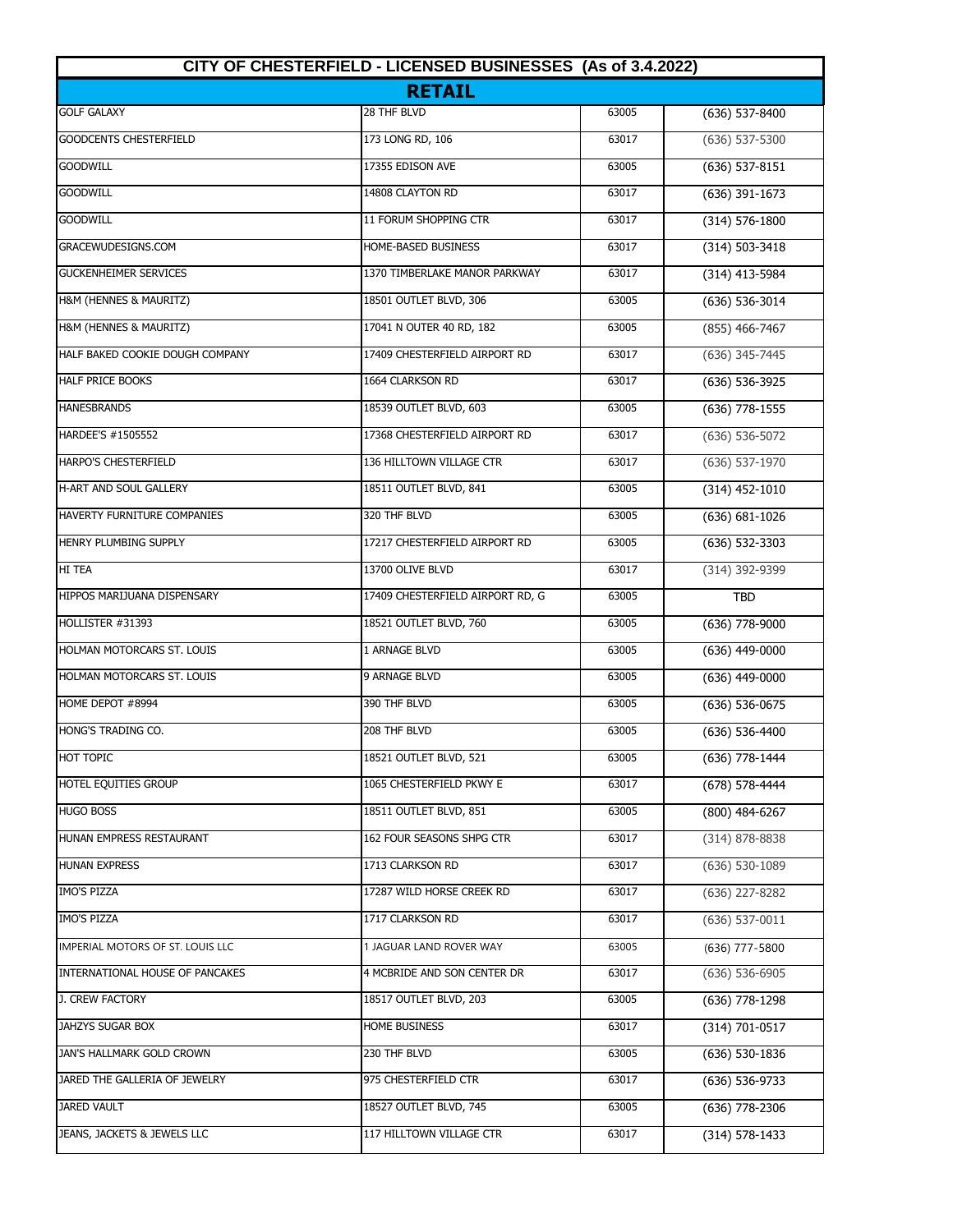| CITY OF CHESTERFIELD - LICENSED BUSINESSES (As of 3.4.2022)<br><b>RETAIL</b> |                                     |       |                    |
|------------------------------------------------------------------------------|-------------------------------------|-------|--------------------|
|                                                                              |                                     |       |                    |
| <b>JENNY'S DINER</b>                                                         | <b>45 FORUM SHOPPING CENTER</b>     | 63017 | $(314) 548 - 1001$ |
| <b>JERSEY MIKE'S SUBS</b>                                                    | 17273 CHESTERFIELD AIRPORT RD       | 63005 | $(636) 536 - 3064$ |
| <b>JIM BUTLER KIA</b>                                                        | 722 LONG ROAD CROSSING DR           | 63005 | $(636)$ 256-9600   |
| JIMMY JOHN'S                                                                 | 1711 CLARKSON RD                    | 63017 | $(314)$ 280-8801   |
| JOCKEY INTERNATIONAL GLOBAL, INC                                             | 18511 OUTLET BLVD, 845              | 63005 | (636) 778-2424     |
| JOHNSON FITNESS & WELLNESS STORE                                             | 17409 CHESTERFIELD AIRPORT RD D     | 63005 | $(636) 536 - 5993$ |
| JOHNSTON & MURPHY FACTORY #2076                                              | 17089 N OUTER 40 RD, 137            | 63005 | $(636)$ 489-3774   |
| JOURNEYS #934                                                                | 17057 N OUTER 40 RD, 193            | 63005 | $(614)$ 367-7589   |
| KALDI'S COFFEEHOUSE                                                          | 17211 CHESTERFIELD AIRPORT RD       | 63017 | $(636) 536-6624$   |
| <b>KATE SPADE</b>                                                            | 18505 OUTLET BLVD, 418              | 63005 | (636) 577-3190     |
| <b>KAY JEWELERS OUTLET</b>                                                   | 18511 OUTLET BLVD, 815              | 63005 | $(636)$ 778-2302   |
| <b>KIM CHEESE</b>                                                            | 13435 OLIVE BLVD                    | 63017 | $(314)$ 485-1408   |
| KIRKLAND'S #542                                                              | 86 THF BLVD A                       | 63005 | $(636) 536-6919$   |
| <b>KOREANA</b>                                                               | 13455 OLIVE BLVD                    | 63017 | (314) 323-3310     |
| KRAZY FOR PETS, LLC                                                          | 168 SAYLESVILLE DR                  | 63017 | (314) 884-5908     |
| LA7                                                                          | 18527 OUTLET BLVD, 700              | 63005 | <b>TBD</b>         |
| LAINE CO LLC                                                                 | 100 CHESTERFIELD BUSINESS PKWY, 200 | 63005 | $(314)$ 250-7251   |
| LE CREUSET FACTORY STORES                                                    | 18511 OUTLET BLVD, 840              | 63005 | $(636)$ 778-2408   |
| LENSCRAFTERS #0554                                                           | 88 CHESTERFIELD MALL                | 63017 | (636) 537-5969     |
| <b>LEVI'S OUTLET STORE</b>                                                   | 18505 OUTLET BLVD, 403              | 63005 | $(636)$ 778-1490   |
| LION'S CHOICE                                                                | 17294 CHESTERFIELD AIRPORT RD       | 63017 | $(636)$ 728-0445   |
| LIT CIGAR LOUNGE ST. LOUIS                                                   | 17073 N OUTER 40 RD, F07            | 63005 | (314) 705-6519     |
| LOFT OUTLET #3019                                                            | 18533 OUTLET BLVD, 136              | 63005 | $(636)$ 445-2250   |
| LOU FUSZ FORD, INC.                                                          | 2 CAPRICE DR                        | 63005 | (636) 519-2506     |
| LOWE'S OF CHESTERFIELD #731                                                  | 290 THF BLVD                        | 63005 | (636) 728-0176     |
| LUMBER LIQUIDATORS                                                           | 17724 CHESTERFIELD AIRPORT RD       | 63005 | $(636)$ 237-6115   |
| MACY'S RETAIL HOLDINGS, INC.                                                 | 49 CHESTERFIELD MALL                | 63017 | (636) 532-3800     |
| <b>MADISON'S DANCEWEAR</b>                                                   | 161 LONG RD 100                     | 63005 | $(636)$ 537-5456   |
| <b>MAIN EVENT</b>                                                            | 17027 N OUTER 40 RD                 | 63005 | (636) 536-9999     |
| MARC JACOBS INTERNATIONAL LLC                                                | 18505 OUTLET BLVD, 410              | 63005 | $(636)$ 264-8400   |
| <b>MARCUS THEATERS</b>                                                       | 450 THF BLVD                        | 63005 | $(636)$ 532-8141   |
| MARY TUTTLE'S FLOWERS                                                        | 17021 BAXTER RD                     | 63005 | (636) 728-0480     |
| MATTRESS DIRECT INC.                                                         | 410 THF BLVD                        | 63005 | $(314) 594-1674$   |
| MATTRESS FIRM #18008                                                         | 164 THF BLVD                        | 63005 | $(636)$ 728-1176   |
| MAURICE'S #1863                                                              | 17049 N OUTER 40 RD, 192            | 63005 | $(636)$ 536-5390   |
| <b>MCDONALD'S</b>                                                            | 110 LONG RD                         | 63017 | $(636)$ 519-8002   |
| MCDONALD'S                                                                   | 1701 CLARKSON RD                    | 63017 | (636) 536-9780     |
| <b>MCDONALD'S</b>                                                            | 13559 OLIVE BLVD                    | 63017 | $(314) 878 - 6620$ |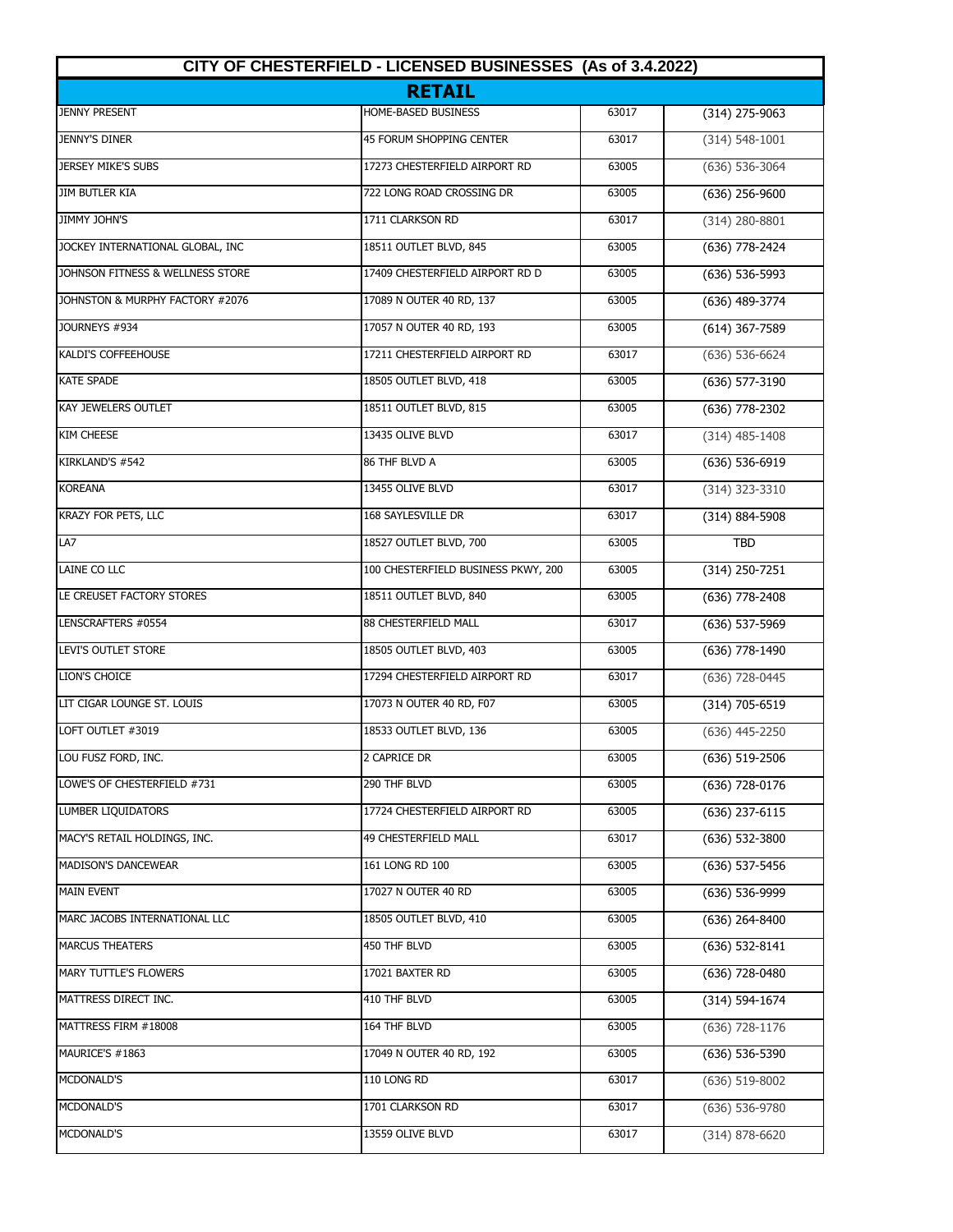| CITY OF CHESTERFIELD - LICENSED BUSINESSES (As of 3.4.2022)<br><b>RETAIL</b> |                               |       |                    |
|------------------------------------------------------------------------------|-------------------------------|-------|--------------------|
|                                                                              |                               |       |                    |
| MERCY PHARMACY CHESTERFIELD                                                  | 1730 CLARKSON RD              | 63017 | (314) 398-4460     |
| MERRELL (HUSH PUPPIES)                                                       | 18527 OUTLET BLVD, 755        | 63005 | (636) 778-2345     |
| <b>METRO LIGHTING</b>                                                        | 17485 N OUTER 40 RD           | 63005 | (636) 449-1900     |
| MHS GALLERY, LLC                                                             | 17081 N OUTER 40 RD, 207      | 63005 | (314) 513-1500     |
| MIA GRACE BRIDAL                                                             | 108 CHESTERFIELD TOWNE CTR    | 63005 | (636) 778-3433     |
| MIA GRACE BRIDAL                                                             | 129 CHESTERFIELD TOWNE CTR    | 63005 | $(636)$ 778-3433   |
| MICHAEL HERR FINE JEWELRY                                                    | 17221 CHESTERFIELD AIRPORT RD | 63005 | $(636) 530 - 0006$ |
| MICHAEL KORS                                                                 | 18527 OUTLET BLVD, 727        | 63005 | (636) 778-1450     |
| MICHAELS #2036                                                               | 142 THF BLVD                  | 63005 | $(314)$ 960-4052   |
| MIDWEST MUSIC                                                                | 2008 CHESTERFIELD MALL        | 63017 | (636) 527-5558     |
| MIMI'S CAFE                                                                  | 17240 CHESTERFIELD AIRPORT RD | 63017 | $(636) 530 - 4510$ |
| MISSOURI BOTANICAL GARDEN                                                    | 15193 OLIVE BLVD              | 63017 | $(314) 577 - 0888$ |
| MOBIL ON THE RUN #602                                                        | 1789 CLARKSON RD              | 63017 | (636) 549-1520     |
| MONGOLIAN BBQ/FOUR SEASONS CAFÉ                                              | 100 FOUR SEASONS SHPG CTR     | 63017 | (314) 878-1998     |
| MOUSE IN THE HOUSE CHARCUTERIE                                               | 17057 N OUTER 40 RD, 150A     | 63005 | (314) 736-8064     |
| <b>MYSTIC TCG</b>                                                            | 2032 CHESTERFIELD MALL        | 63017 | (314) 968-4050     |
| <b>NEED-A-UNIFORM LLC</b>                                                    | HOME-BASED BUSINESS           | 63017 | $(314) 645 - 5400$ |
| NEPTUNE PERFORMANCE PRODUCTS                                                 | HOME-BASED BUSINESS           | 63017 | (636) 590-6909     |
| NIKE RETAIL SERVICES, INC                                                    | 18521 OUTLET BLVD, 500        | 63005 | (636) 778-2288     |
| NINJA JAPANESE SUSHI BAR & STEAK HOUSE                                       | 1737 CLARKSON RD              | 63017 | $(636)$ 778-3000   |
| NOODLES & COMPANY #7002                                                      | 1784 CLARKSON RD              | 63017 | (636) 728-1580     |
| <b>OAK TREE GROUP</b>                                                        | HOME-BASED BUSINESS           | 63017 | (636) 812-2797     |
| OAKLEY VAULT S179                                                            | 18527 OUTLET BLVD, 757        | 63005 | (636) 778-9135     |
| OISHI STEAK AND SUSHI, LLC                                                   | 100 CHESTERFIELD VALLEY DR    | 63017 | $(636) 530 - 1198$ |
| <b>OLD NAVY</b>                                                              | 16 THF BLVD                   | 63005 | (636) 536-3910     |
| <b>OPULENCE</b>                                                              | 291 CHESTERFIELD MALL, 618    | 63017 | TBD                |
| OUR FREE WATER STORE                                                         | 37 FORUM SHOPPING CTR         | 63017 | (636) 532-0215     |
| P.F. CHANG'S CHINA BISTRO                                                    | 1295 E CHESTERFIELD PKY       | 63017 | $(314)$ 485-1677   |
| PACIFIC SUNWEAR #1154                                                        | 18521 OUTLET BLVD, 524        | 63005 | (636) 778-1556     |
| PAISLEY PUPPY LLC                                                            | HOME-BASED BUSINESS           | 63017 | (636) 362-8842     |
| PANDA EXPRESS                                                                | 98 THF BLVD                   | 63017 | $(636)$ 536-6680   |
| PAPA BEAR POPCORN                                                            | 14866 CLAYTON RD              | 63017 | (636) 432-3036     |
| PAPA JOHNS PIZZA #502                                                        | 1670 CLARKSON RD              | 63017 | $(636)$ 537-5416   |
| PARKWAY FUELS INC                                                            | 909 CHESTERFIELD PKWY E       | 63017 | $(314) 513 - 1313$ |
| PAUL MANNO'S CAFE                                                            | 75 Forum Shopping CTR         | 63017 | (314) 878-1274     |
| PELLA WINDOWS AND DOORS                                                      | 17702 CHESTERFIELD AIRPORT RD | 63005 | $(314) 714 - 0100$ |
| PENN STATION EAST COAST SUBS                                                 | 480 THF BLVD                  | 63017 | $(636) 536 - 7445$ |
| PENZEYS SPICES                                                               | 246 THF BLVD                  | 63005 | (636) 778-1129     |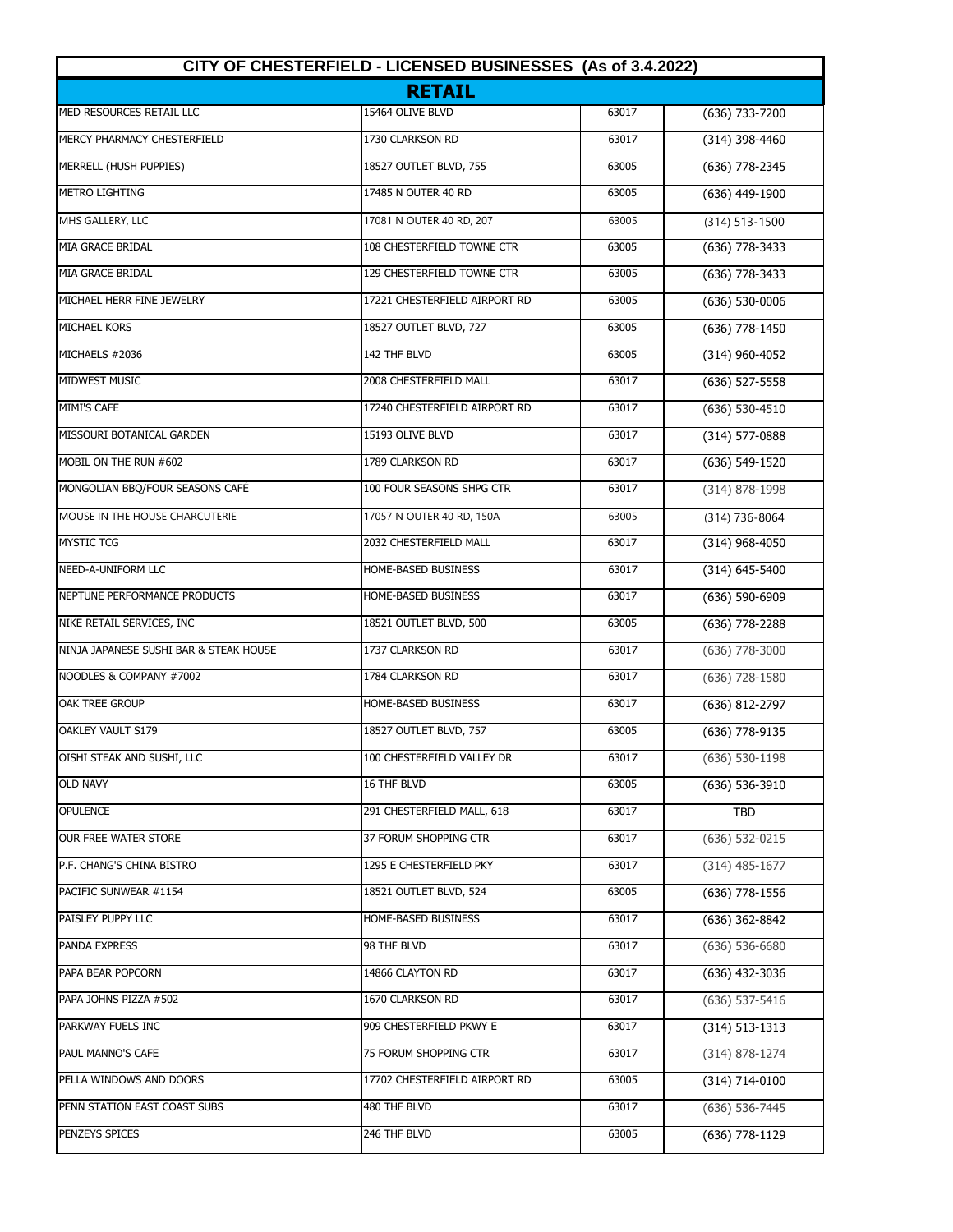| CITY OF CHESTERFIELD - LICENSED BUSINESSES (As of 3.4.2022)<br><b>RETAIL</b> |                                  |       |                    |
|------------------------------------------------------------------------------|----------------------------------|-------|--------------------|
|                                                                              |                                  |       |                    |
| PETROPOLIS, INC.                                                             | 16830 CHESTERFIELD AIRPORT RD    | 63005 | (636) 537-2322     |
| PETSMART, INC. #268                                                          | 262 THF BLVD                     | 63005 | $(636) 587 - 2183$ |
| PINOT'S PALETTE                                                              | 1641 CLARKSON RD                 | 63017 | (314) 954-2517     |
| PINSPIRATION                                                                 | 164 CHESTERFIELD COMMONS E RD    | 63005 | $(636)$ 578-6882   |
| <b>PIZZA HUT #4911</b>                                                       | 126 FOUR SEASONS SHPG CTR        | 63017 | $(636)$ 391-8119   |
| PLAY YOUR ART OUT                                                            | 291 CHESTERFIELD MALL, 204       | 63017 | (636) 227-7095     |
| PLAZA TIRE SERVICE INC.                                                      | 17520 CHESTERFIELD AIRPORT RD    | 63005 | $(636)$ 526-2007   |
| PORTRAIT INNOVATIONS                                                         | 144 CHESTERFIELD VALLEY DR       | 63005 | $(636) 536-6761$   |
| <b>PUMA</b>                                                                  | 18511 OUTLET BLVD, 839           | 63005 | $(636) 536-9875$   |
| PURE HOCKEY                                                                  | 254 THF BLVD                     | 63005 | (636) 537-4882     |
| PURE PLATES ST LOUIS                                                         | 703 LONG RD CROSSING, 11         | 63017 | $(636)$ 778-3555   |
| PUSH PEDAL PULL, INC.                                                        | 186 THF BLVD                     | 63005 | $(636) 530-7767$   |
| <b>ODOBA MEXICAN GRILL</b>                                                   | 16890 CHESTERFIELD AIRPORT RD    | 63017 | $(636) 530 - 9595$ |
| RAISING CANE'S CHICKEN FINGERS                                               | 17360 CHESTERFIELD AIRPORT RD    | 63017 | (636) 536-9684     |
| RALLY HOUSE - 042                                                            | 82 THF BLVD                      | 63005 | $(314) 628 - 0020$ |
| <b>RALPH LAUREN</b>                                                          | 17017 N OUTER 40 RD, 200         | 63005 | (636) 730-3158     |
| <b>RALPH LAUREN</b>                                                          | 18501 OUTLET BLVD, 306B          | 63005 | (636) 536-9827     |
| RED LOBSTER #6261                                                            | 17204 CHESTERFIELD AIRPORT RD    | 63017 | $(636) 536 - 0899$ |
| <b>RED ROBIN</b>                                                             | 17308 CHESTERFIELD AIRPORT RD    | 63017 | $(636) 733 - 0066$ |
| <b>REEBOK</b>                                                                | 18539 OUTLET BLVD, 600           | 63005 | (636) 778-2450     |
| <b>RELAX THE BACK</b>                                                        | 1646 CLARKSON RD                 | 63017 | (636) 728-0808     |
| <b>REMADE WITH LOVE</b>                                                      | <b>HOME BUSINESS</b>             | 63017 | (636) 299-0129     |
| ROCK AND BREWS CHESTERFIELD                                                  | 17258 CHESTERFIELD AIRPORT RD    | 63017 | (636) 536-2739     |
| ROCK SOLID CREATIONS                                                         | 17409 CHESTERFIELD AIRPORT RD, B | 63005 | (314) 899-2999     |
| ROSS DRESS FOR LESS, INC.                                                    | 190 THF BLVD                     | 63005 | $(636)$ 536-2850   |
| RUE 21 #216                                                                  | 18521 OUTLET BLVD, 534           | 63005 | $(636)$ 778-1420   |
| RUSSELL CELLULAR                                                             | 17164 CHESTERFIELD AIRPORT RD    | 63005 | (417) 886-7542     |
| RUTH'S CHRIS STEAK HOUSE                                                     | 16493 WILD HORSE CREEK RD        | 63017 | (314) 783-9900     |
| SALINA'S MEXICAN CAFÉ                                                        | 20 CLARKSON WILSON CTR           | 63017 | $(636)$ 530-9010   |
| SALLY BEAUTY SUPPLY #2638                                                    | 122 THF BLVD                     | 63005 | $(636) 536-6747$   |
| SAM'S CLUB #6252                                                             | 196 THF BLVD                     | 63005 | $(636)$ 728-0359   |
| SAMSONITE COMPANY STORE                                                      | 18505 OUTLET BLVD, 406           | 63005 | (636) 778-1329     |
| SANCTIONED SNEAKER COLLECTIVE                                                | 291 CHESTERFIELD MALL, 618       | 63017 | $(314)$ 669-4440   |
| SARAH'S CAKE SHOP                                                            | 10 CLARKSON WILSON CTR           | 63017 | (314) 448-5884     |
| SATCHMO'S                                                                    | 13375 OLIVE BLVD                 | 63017 | $(314)$ 691-5813   |
| SATELLITE SPORTS CONNECTION                                                  | 18118 CHESTERFIELD AIRPORT RD, K | 63005 | (877) 489-3474     |
| SAUCE ON THE SIDE                                                            | 1637 CLARKSON RD                 | 63017 | $(314)$ 443-1212   |
| <b>SCHLOTZKYS</b>                                                            | 158 LONG RD                      | 63017 | $(636)$ 778-9675   |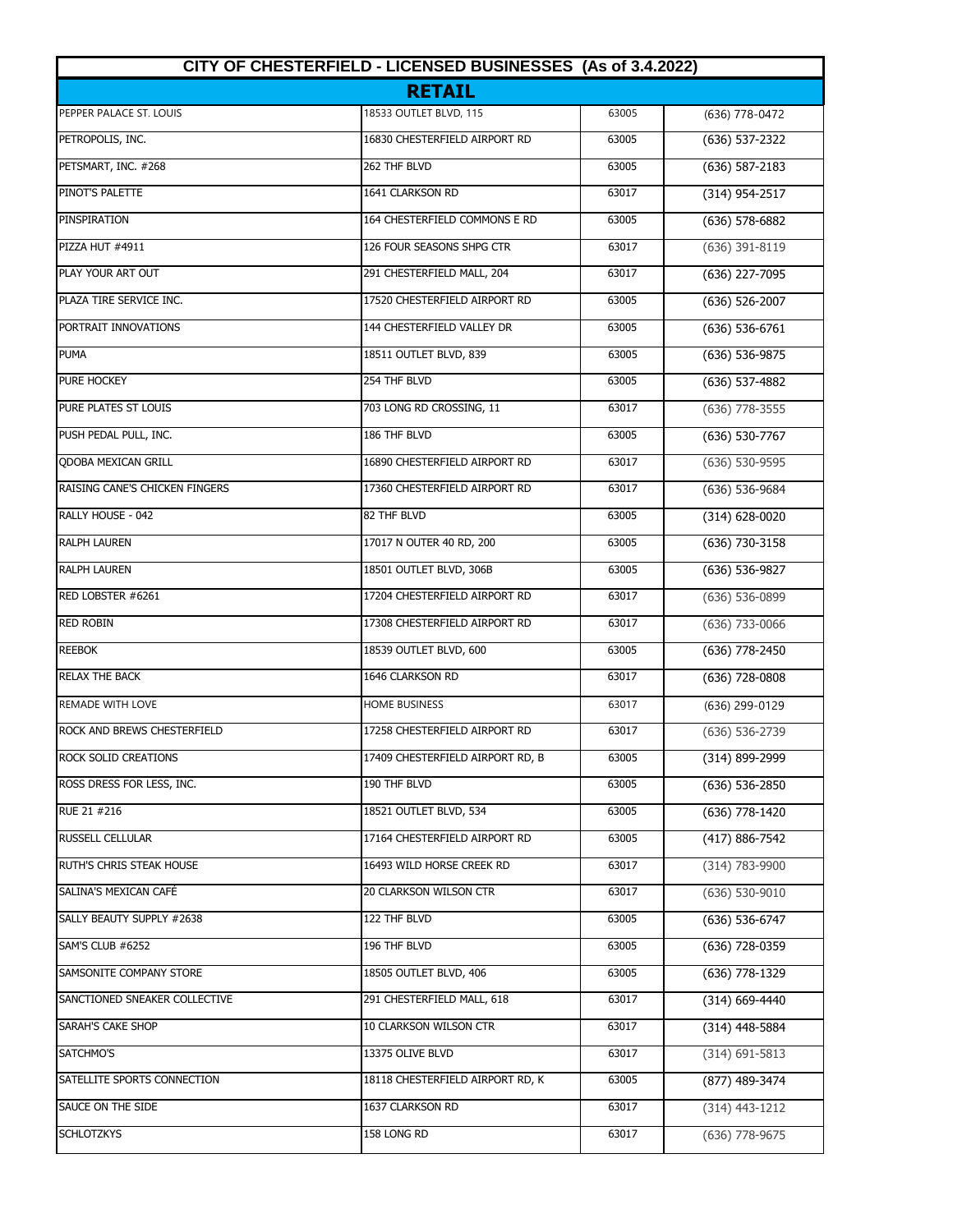| CITY OF CHESTERFIELD - LICENSED BUSINESSES (As of 3.4.2022) |                               |        |                    |  |
|-------------------------------------------------------------|-------------------------------|--------|--------------------|--|
|                                                             | <b>RETAIL</b>                 |        |                    |  |
| <b>SCHNUCKS MARKETS INC</b>                                 | 141 HILLTOWN VILLAGE CTR      | 63017  | (314) 532-2505     |  |
| <b>SCRATCH HOME BAKERY</b>                                  | HOME-BASED BUSINESS           | 63017  | (314) 227-0429     |  |
| SELECT COMFORT RETAIL CORP.                                 | 51 CHESTERFIELD MALL          | 63017  | $(636) 519-9977$   |  |
| <b>SEOUL TACO</b>                                           | 46 FOUR SEASONS SHPG CTR      | 63017  | $(314) 898 - 2265$ |  |
| SHARKMO CHESTERFIELD #2                                     | 1654 CLARKSON RD              | 63017  | $(636)$ 725-0800   |  |
| SHARKMO CHESTERFIELD, INC                                   | 40 FOUR SEASONS               | 63141  | $(314) 714 - 4141$ |  |
| SHOE STOP                                                   | 18501 OUTLET BLVD, 303        | 63005  | (636) 812-0079     |  |
| SIGNATURE BRIDAL                                            | 703 LONG ROAD CROSSING, 10    | 63005  | (636) 778-3200     |  |
| <b>SKECHERS USA</b>                                         | 18521 OUTLET BLVD, 515        | 63005  | $(636)$ 778-1433   |  |
| <b>SLACKERS MUSIC MOVIES GAMES</b>                          | 18521 OUTLET BLVD, 715        | 6-3005 | $(636)$ 519-1060   |  |
| SLIM4LIFE                                                   | <b>36 CLARKSON WILSON CTR</b> | 63017  | (636) 536-3904     |  |
| <b>SMALLCAKES</b>                                           | 1721 CLARKSON RD              | 63017  | (636) 778-9336     |  |
| <b>SMASHBURGER</b>                                          | 1671 CLARKSON RD              | 63017  | $(636) 536 - 3066$ |  |
| SMITTYS FOOD & DRINK                                        | 14876 CLAYTON RD              | 63017  | $(636)$ 391-1522   |  |
| SMOKE HOUSE MARKET, INC                                     | 16806 CHESTERFIELD AIRPORT RD | 63017  | (636) 532-3314     |  |
| <b>SMOOTHIE KING</b>                                        | 703 LONG RD CROSSING          | 63017  | $(636) 519-7775$   |  |
| <b>SOFT SURROUNDINGS</b>                                    | 18533 OUTLET BLVD, 103        | 63005  | (314) 812-6154     |  |
| <b>SOLE CAVE</b>                                            | 18517 OUTLET BLVD, 212        | 63005  | (636) 237-2378     |  |
| SOMA INTIMATES #5490                                        | 17089 N OUTER 40              | 63005  | (636) 293-9484     |  |
| SONIC DRIVE-IN                                              | 17300 CHESTERFIELD AIRPORT RD | 63017  | $(636) 861 - 1100$ |  |
| SPENCERS MUSIC MOVIES GAMES                                 | 18527 OUTLET BLVD, 715        | 63005  | $(636) 519-1060$   |  |
| SPERRY TOP-SIDER (HUSH PUPPIES)                             | 18517 OUTLET BLVD, 202        | 63005  | (636) 778-2224     |  |
| SPIRO'S RESTAURANT                                          | 1054 WOODS MILL RD            | 63017  | (314) 878-4449     |  |
| ST. LOUIS BREAD #718                                        | 17132 CHESTERFIELD AIRPORT RD | 63017  | (314) 984-3489     |  |
| ST. LOUIS BREAD CO #616                                     | 100 FOUR SEASONS SHPG CTR     | 63017  | (314) 984-3489     |  |
| ST. LOUIS BREAD CO #945                                     | 1650 CLARKSON RD              | 63017  | (314) 984-3489     |  |
| ST. LOUIS CIGARS                                            | 13347 OLIVE BLVD              | 63017  | $(314)$ 205-8515   |  |
| ST. LOUIS VAPOR SHOP                                        | 110 CHESTERFIELD VALLEY DR    | 63005  | $(636)$ 944-1123   |  |
| ST. LOUIS WINE MARKET                                       | 161 LONG RD, 105              | 63005  | $(636) 536-6363$   |  |
| ST. LOUIS-KOREAN BAKERY LLC                                 | 13357 OLIVE BLVD              | 63017  | $(314)$ 839-1002   |  |
| <b>STACK HOUSE</b>                                          | 13419 OLIVE BLVD              | 63017  | $(314)$ 628-9353   |  |
| <b>STARBUCKS COFFEE</b>                                     | 18521 OUTLET BLVD, 500        | 63017  | $(314)$ 399-8150   |  |
| STARBUCKS COFFEE #2475                                      | 17293 CHESTERFIELD AIRPORT RD | 63017  | $(636)$ 536-6885   |  |
| STARBUCKS COFFEE #2522                                      | 1720 CLARKSON RD              | 63017  | $(636)$ 536-6695   |  |
| STARBUCKS COFFEE #29096                                     | 13506 OLIVE BLVD              | 63017  | (314) 791-9914     |  |
| STEFANINA'S PIZZERIA                                        | 103 CHESTERFIELD TOWNE CENTER | 63017  | $(636) 530-9200$   |  |
| STELLAR HOGS                                                | 40 CLARKSON WILSON CTR        | 63017  | (314) 803-5880     |  |
| STONEY RIVER LEGENDARY STEAKS                               | 377 E CHESTERFIELD CTR        | 63017  | $(636) 536 - 1301$ |  |
| <b>STORK GIFTS</b>                                          | 15339 SCHOETTLER ESTATES DR   | 63017  | (866) 786-7544     |  |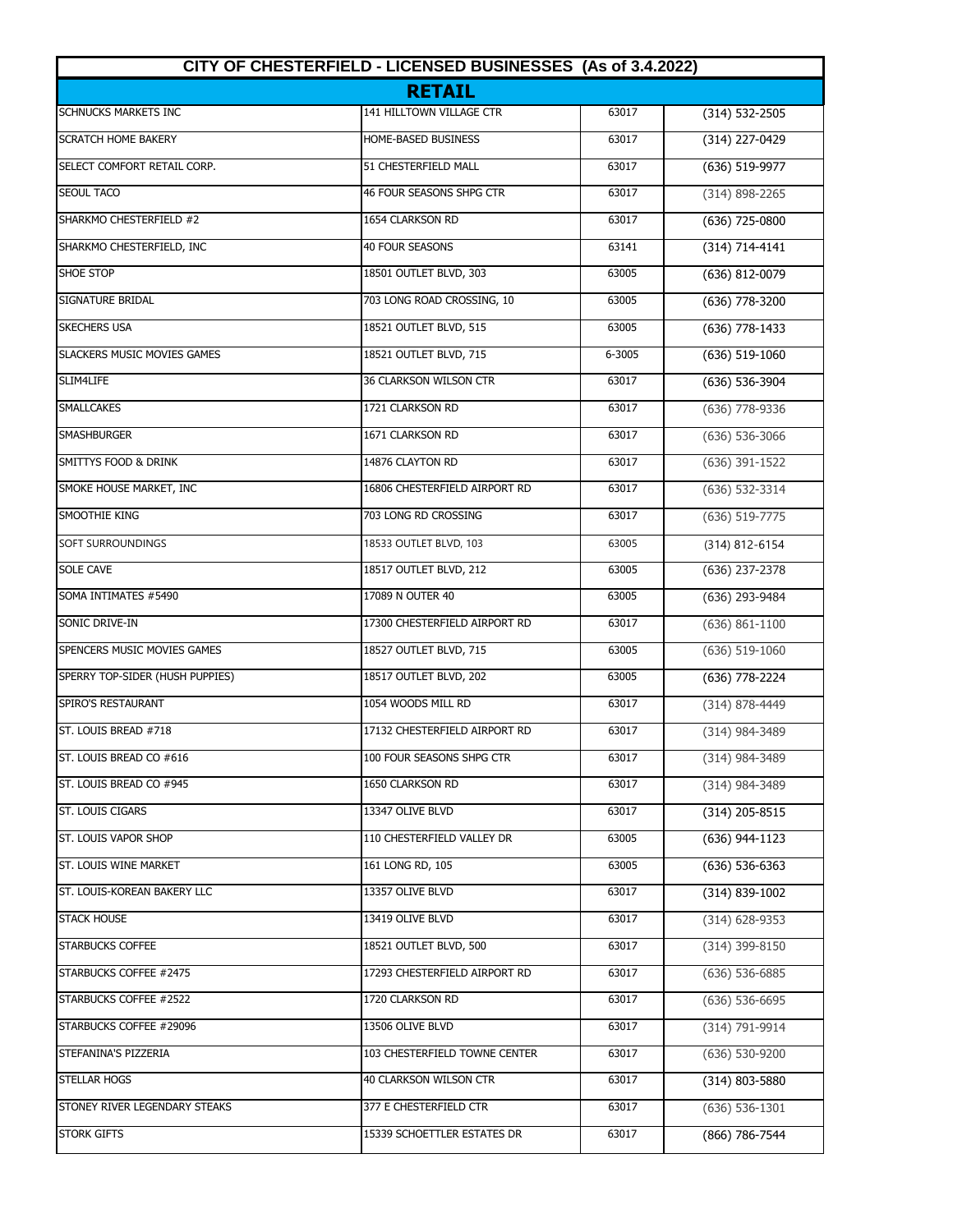| CITY OF CHESTERFIELD - LICENSED BUSINESSES (As of 3.4.2022) |                                  |       |                    |
|-------------------------------------------------------------|----------------------------------|-------|--------------------|
|                                                             | <b>RETAIL</b>                    |       |                    |
| STYLEMEC, LLC                                               | <b>HOME-BASED BUSINESS</b>       | 63006 | $(314)$ 456-4411   |
| SUBURBAN LEISURE CENTER                                     | 14147 OLIVE BLVD                 | 63017 | $(314)$ 469-6100   |
| <b>SUBWAY</b>                                               | 274 THF BLVD                     | 63017 | $(636)$ 733-0006   |
| <b>SUBWAY</b>                                               | 123 HILLTOWN VILLAGE CTR         | 63017 | $(636) 532 - 1760$ |
| <b>SUBWAY</b>                                               | 13391 OLIVE BLVD                 | 63017 | (314) 542-0444     |
| SUGAR MONSTER BAKERY LLC                                    | HOME-BASED BUSINESS              | 63017 | (314) 312-0797     |
| <b>SUITS 4 MEN</b>                                          | 18533 OUTLET BLVD, 103           | 63005 | (636) 233-3798     |
| SUN PEARL DESIGN                                            | HOME-BASED BUSINESS              | 63017 | (636) 284-6947     |
| SUNGLASS HUT #3760                                          | 18511 OUTLET BLVD, 866           | 63005 | (636) 778-2025     |
| SUNGLASS HUT #4902                                          | 18527 OUTLET BLVD, 706           | 63005 | (636) 778-1498     |
| SUNISA'S THAI RESTAURANT                                    | 17535 CHESTERFIELD AIRPORT RD    | 63017 | (636) 537-9997     |
| <b>SUNSHINE DRAPERY</b>                                     | 94 THF BLVD                      | 63005 | (636) 812-0155     |
| SUPERIOR RECREATIONAL PRODUCTS                              | 17373 EDISON AVE                 | 63005 | $(636) 530 - 0055$ |
| SUPPLEMENT SUPERSTORES                                      | 17225 CHESTERFIELD AIRPORT RD    | 63005 | $(314) 651 - 1222$ |
| SUSHI AI                                                    | 414 THF BLVD                     | 63017 | $(636) 536-9900$   |
| SYBERG'S CHESTERFIELD                                       | 17416 CHESTERFIELD AIRPORT RD    | 63017 | $(636) 532 - 7600$ |
| <b>TACO BELL</b>                                            | 17090 CHESTERFIELD AIRPORT RD    | 63017 | (636) 537-0702     |
| <b>TAJ PALACE</b>                                           | 92 THF BLVD                      | 63017 | $(636)$ 728-1000   |
| <b>TALAYNAS</b>                                             | 68 FOUR SEASONS SHPG CTR         | 63017 | $(314)$ 956-0451   |
| TALBOTS #142                                                | 1580 CLARKSON RD                 | 63017 | $(636) 590 - 7506$ |
| TALBOTS #4418                                               | 18505 OUTLET BLVD, 409           | 63005 | (636) 590-7506     |
| <b>TARGET STORES T-1353</b>                                 | 40 THF BLVD                      | 63005 | (636) 536-6207     |
| <b>TESLA</b>                                                | 16955 CHESTERFIELD AIRPORT RD    | 63005 | (314) 872-9946     |
| <b>THAI SAWADEE</b>                                         | 171 HILLTOWN VILLAGE CTR         | 63017 | $(636)$ 728-0308   |
| THE BEDROOM STORE                                           | 1661 CLARKSON ROAD               | 63017 | $(636)$ 452-9611   |
| THE CHEESECAKE FACTORY                                      | 2028 CHESTERFIELD MALL           | 63017 | $(636) 536 - 9662$ |
| THE CHILDREN'S PLACE #4362                                  | 18527 OUTLET BLVD, 701           | 63005 | (636) 778-1322     |
| THE COSMETICS COMPANY STORE                                 | 18511 OUTLET BLVD, 820           | 63005 | (631) 847-6327     |
| THE CURRY CLUB                                              | 1635 CLARKSON RD                 | 63017 | $(636)$ 778-7778   |
| THE FABRIC COMPANY                                          | 177 CHESTERFIELD INDUSTRIAL BLVD | 63005 | (636) 530-0775     |
| THE FACE & THE BODY - WEST, INC.                            | 1765 CLARKSON RD                 | 63017 | $(636)$ 532-2500   |
| THE FRAGRANCE OUTLET INC                                    | 18511 OUTLET BLVD, 863           | 63005 | $(636)$ 778-1173   |
| THE GREAT FRAME UP                                          | 1719 CLARKSON RD                 | 63017 | $(636)$ 537-3137   |
| THE GREEN DRAGON CBD                                        | 14856 CLAYTON RD                 | 63017 | (314) 974-5690     |
| THE HAUS                                                    | 14815 CLAYTON RD                 | 63017 | $(636)$ 386-5919   |
| THE HOME DEPOT #8994                                        | 390 THF BLVD                     | 63005 | $(636)$ 536-0675   |
| THE MEDICINE SHOPPE PHARMACY                                | 106 FOUR SEASONS SHPG CTR        | 63017 | $(314)$ 469-7171   |
| THE MEN'S WEARHOUSE #1704                                   | 1668 CLARKSON RD                 | 63017 | (636) 530-9802     |
| THE OLD SPAGHETTI FACTORY                                   | 17384 CHESTERFIELD AIRPORT RD    | 63017 | $(636) 536 - 9522$ |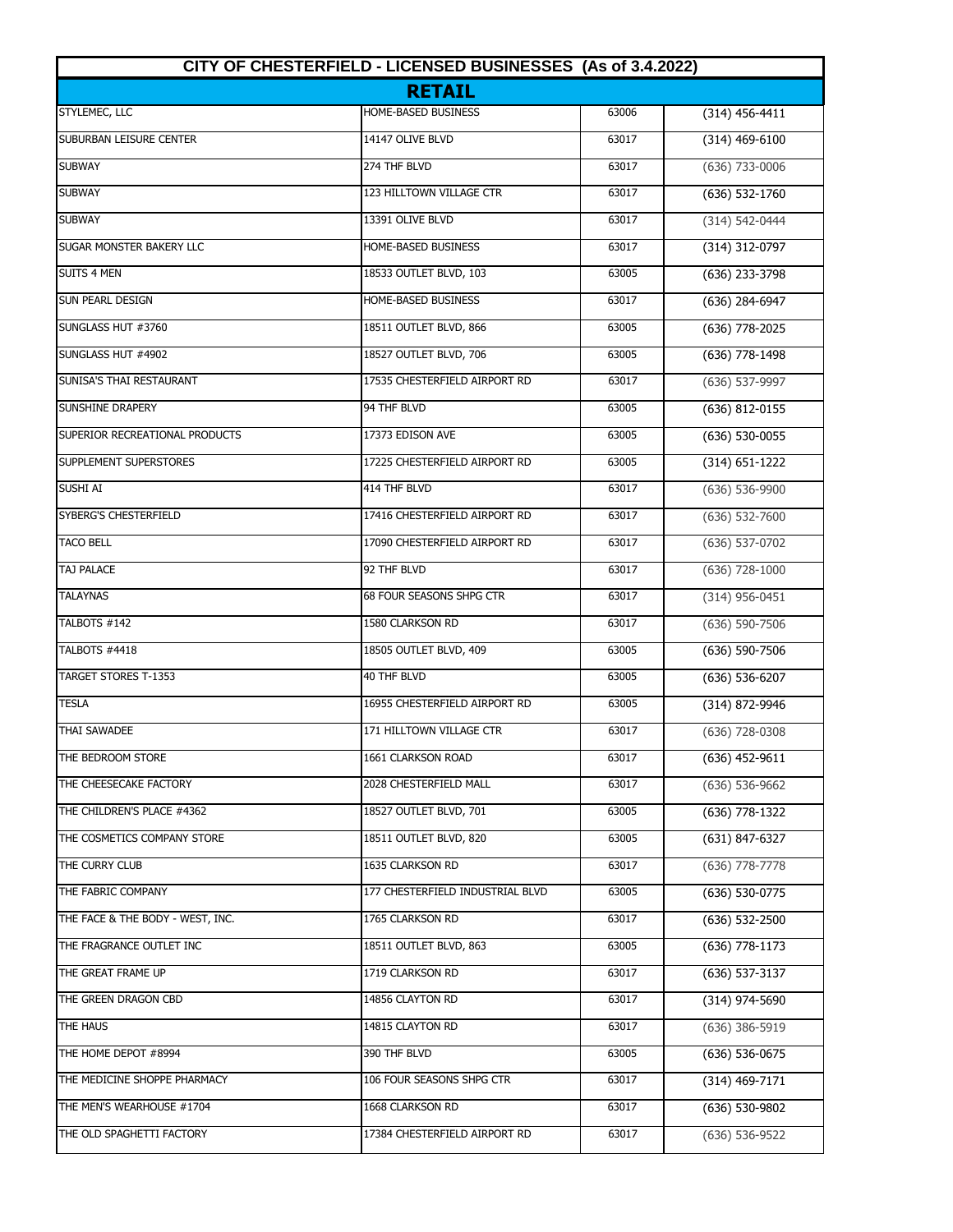| CITY OF CHESTERFIELD - LICENSED BUSINESSES (As of 3.4.2022)<br><b>RETAIL</b> |                               |       |                  |
|------------------------------------------------------------------------------|-------------------------------|-------|------------------|
|                                                                              |                               |       |                  |
| THE ORIGINAL PANCAKE HOUSE                                                   | 17000 CHESTERFIELD AIRPORT RD | 63017 | (636) 536-4044   |
| THE SHACK                                                                    | 14310 CLAYTON RD              | 63017 | (636) 220-9367   |
| THE SHERWIN WILLIAMS CO                                                      | 101 CHESTERFIELD VALLEY DR    | 63005 | (636) 536-3728   |
| THE SOUND ROOM II                                                            | 17373 CHESTERFIELD AIRPORT RD | 63005 | (636) 537-0404   |
| THE TACK TRUNK                                                               | 133 CHESTERFIELD TOWNE CTR    | 63005 | (636) 812-0146   |
| THE UPS STORE                                                                | 1734 CLARKSON RD              | 63017 | (636) 530-7444   |
| THE UPS STORE                                                                | 36 FOUR SEASONS SHPG CTR      | 63017 | (314) 878-7824   |
| THOMPSON PRICE KITCHEN & BATH HOME                                           | 639 SPIRIT VALLEY CENTRAL DR  | 63005 | (314) 966-8234   |
| <b>T-MOBILE CENTRAL</b>                                                      | 17304 CHESTERFIELD AIRPORT RD | 63005 | (636) 536-2847   |
| <b>T-MOBILE CENTRAL</b>                                                      | 17239 CHESTERFIELD AIRPORT RD | 63005 | (636) 536-6596   |
| <b>T-MOBILE FINANCIAL</b>                                                    | 17304 CHESTERFIELD AIRPORT RD | 63005 | (636) 536-2847   |
| <b>T-MOBILE FINANCIAL</b>                                                    | 17239 CHESTERFIELD AIRPORT RD | 63005 | (636) 536-6596   |
| <b>T-MOBILE LEASING</b>                                                      | 17304 CHESTERFIELD AIRPORT RD | 63005 | (636) 536-2847   |
| <b>T-MOBILE LEASING</b>                                                      | 17239 CHESTERFIELD AIRPORT RD | 63005 | (636) 536-6596   |
| <b>TOBAKKO'S</b>                                                             | 106 CHESTERFIELD TOWNE CENTER | 63005 | $(636)$ 536-0606 |
| TOMMY HILFIGER #220                                                          | 18517 OUTLET BLVD, 200        | 63005 | (636) 778-1380   |
| <b>TOPGOLF USA CHESTERFIELD</b>                                              | 16851 N OUTER 40 RD           | 63005 | (636) 898-8044   |
| <b>TORRID</b>                                                                | 88 THF BLVD                   | 63005 | $(636) 536-0437$ |
| <b>TOTAL WINE &amp; MORE</b>                                                 | 1781 CLARKSON RD              | 63017 | (636) 536-9869   |
| <b>TRADER JOE'S #693</b>                                                     | 1679 CLARKSON RD              | 63017 | (636) 536-7846   |
| <b>TREATS UNLEASHED</b>                                                      | 1677 CLARKSON RD              | 63017 | (314) 583-5798   |
| TRUE RELIGION BRAND JEANS                                                    | 18533 OUTLET BLVD, 114        | 63005 | (636) 489-4225   |
| <b>TWO BLIND GUYS</b>                                                        | 17714 CHESTERFIELD AIRPORT RD | 63005 | (636) 537-8008   |
| <b>UGG AUSTRALIA</b>                                                         | 18521 OUTLET BLVD, 214        | 63005 | (636) 778-1479   |
| UKRAFT CAFÉ & SMOOTHIE EXCHANGE                                              | 14888 CLAYTON RD              | 63017 | (636) 220-2299   |
| <b>ULTA BEAUTY</b>                                                           | 46 THF BLVD                   | 63005 | (636) 534-2828   |
| UNDER ARMOUR RETAIL OF MISSOURI, LLC                                         | 18517 OUTLET BLVD, 218        | 63005 | (636) 778-1457   |
| VALLEY BEER & BRAT - SEASONAL                                                | 18521 OUTLET BLVD             | 63017 | (314) 440-5847   |
| <b>VALLEY WOK</b>                                                            | 125 LONG RD B                 | 63017 | $(636)$ 530-1868 |
| <b>VANS</b>                                                                  | 18527 OUTLET BLVD.            | 63005 | $(314)$ 399-8163 |
| <b>VERA BRADLEY</b>                                                          | 18527 OUTLET BLVD, 726        | 63005 | (636) 778-1373   |
| <b>VESNA ART GALLERY</b>                                                     | 140 CHESTERFIELD MALL         | 63017 | (816) 352-3764   |
| VINTAGE STOCK, INC.                                                          | 2040 CHESTERFIELD MALL        | 63017 | $(636)$ 489-1062 |
| VITOS IN THE VALLEY                                                          | 138 CHESTERFIELD TOWNE CTR    | 63017 | $(636)$ 536-3788 |
| VIVIANO'S FESTA ITALIANO, INC.                                               | 150 FOUR SEASONS SHPG CTR     | 63017 | (314) 878-1474   |
| WALGREENS #04220                                                             | 14950 CLAYTON RD              | 63017 | (636) 527-7873   |
| WALGREENS #07185                                                             | 917 E CHESTERFIELD PKY        | 63017 | (636) 532-5222   |
| WALGREENS #07692                                                             | 97 LONG RD                    | 63005 | (636) 519-7014   |